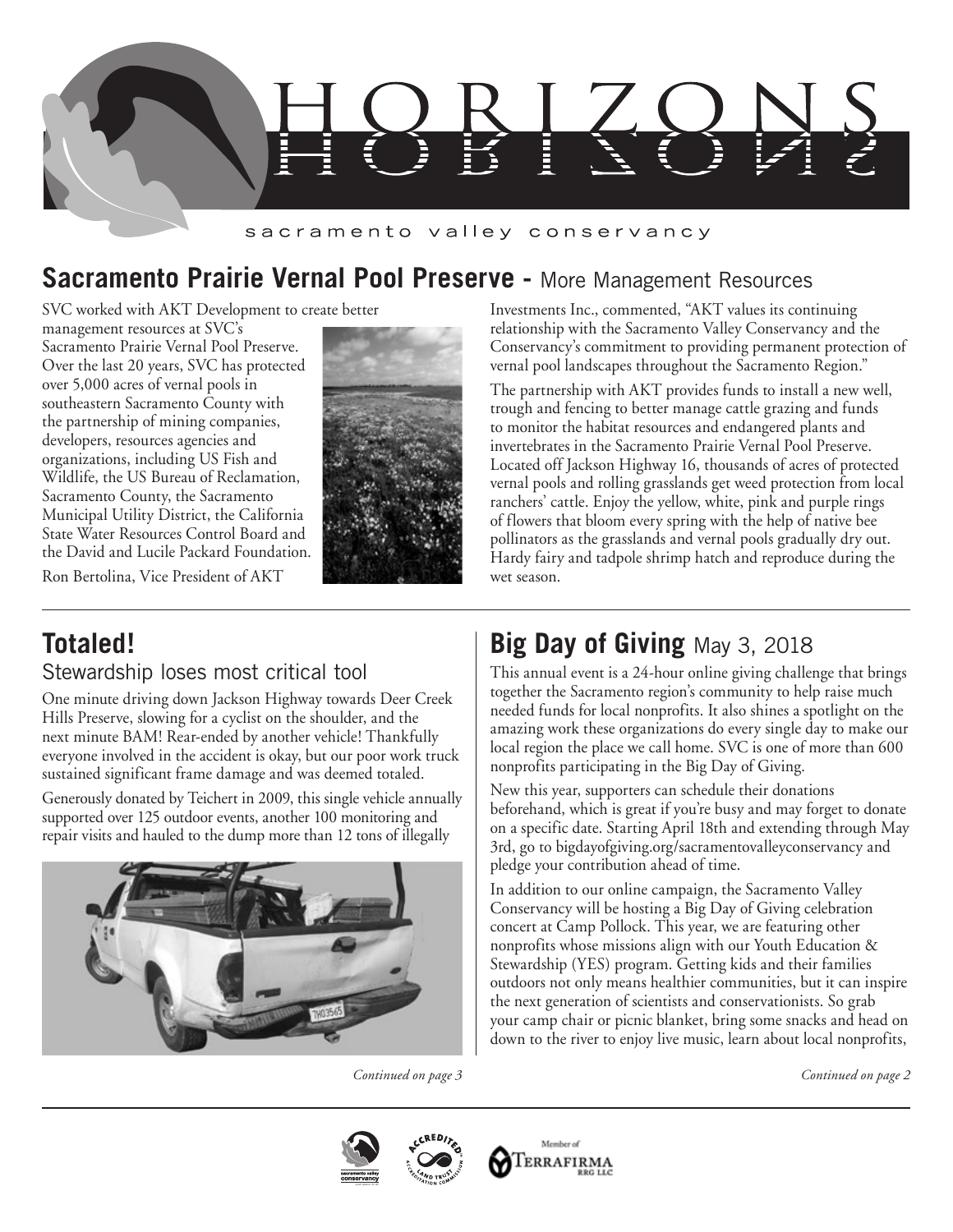

#### **BOARD OF TRUSTEES**

Mike Deutsch *President* John Sedleniek *Vice President*

Donald Rose *Treasurer* Kate Hart *Secretary* Amanda Bohl Rob Donlan Curtis Fossum Cassie Gilson Natalie Kuffel

Darryl Lucien Jay Ziegler

#### **TRUSTEES EMERITUS**

Russell Austin Cydney Bender-Reents Lynn Sadler Robert Slobe Dick Troy Chris Unkel

### **ADVISORY COUNCIL**

Beverly Sandeen

#### **STAFF**

Kelly Hopkins *Executive Director* Wendy Baty

*Administrative Director* Evan Griffiths

*Stewardship Director*

Aimee B. Rutledge *Acquisition Director*

Lucie Adams *Stewardship Advisor*

Fred Tracy *Stewardship Manager*

Harpreet Gidha *Accounting & Administrative Assistant* 

Amy Rodrigues *Admin, Communications & Mrkting Assistant*

Timothy Fiock *Camp Pollock Manager & Program Assistant*

MAILING ADDRESS P.O. Box 163351 Sacramento, CA 95816 Phone (916) 731-8798 Fax (916) 924-3803 info@sacramentovalleyconservancy.org Nonprofit ID 68-0256214

Spring 2018

### Cosumnes River Preserve **Swainson's Hawk Foraging Added**

SVC recently worked with the Pellandini Family, The Nature Conservancy and Sacramento County to protect Swainson's hawk foraging area next to the Cosumnes River Preserve. The 34 acres now under the protection of a permanent conservation easement held by SVC adds to thousands of protected acres at the Preserve surrounding the Cosumnes River.

"We are glad to add to the large, protected area along the Cosumnes and to create a legacy for future generations," said Gary Pellandini, who has been involved in the family farm his entire life. "We protected resources for wildlife and obtained resources to help us with our family farm at the same time."

The Cosumnes remains the last, main undammed river on the western slope of the Sierra (except for some smaller diversions). Rare riparian Valley Oak woodlands still surround the Cosumnes thanks to the work of many conservation partners. The River still spreads out over its floodplain in wet times of year.

The Cosumnes floodplain system allows Valley Oaks (who like "wet feet") to thrive, along with spawning salmon and many birds who rely on the forest and floodplain for nesting and resting sites and for food. Sandhill cranes use the farmlands to rest and forage in the winter on their migration route. Swainson's hawks nest in the tall trees and forage in the surrounding farmland and grasslands.

## **New Camping Opportunities**

Every week, the SVC office receives multiple phone calls and emails from people wanting to camp overnight at Camp Pollock. While we love the fact that people want to spend time at this beautiful 11-acre gem, unfortunately most of the time we have to say no. The American River Parkway Plan – the guideing document



that outlines what activities are allowed on the parkway to conserve this special region – only allows overnight camping for organized educational groups and/or youth groups, who have an educational or interpretive interest in the parkway and its resources. The average family wanting to come out and pitch a tent for the night does not qualify, nor is RV camping allowed.

But since our community wants to camp, we decided to add five opportunities to our calendar. So pack your camping gear, your family and come pitch a tent under the stars close to home:

| April 21 - 22                                          | Earth Day Clean Up & Camp Out                                                                                                                                                                                                                                                                              |  |  |  |
|--------------------------------------------------------|------------------------------------------------------------------------------------------------------------------------------------------------------------------------------------------------------------------------------------------------------------------------------------------------------------|--|--|--|
| May 12 - 13                                            | Mother's Day Family Camp Out                                                                                                                                                                                                                                                                               |  |  |  |
| June 16 - 17                                           | Father's Day Family Camp Out                                                                                                                                                                                                                                                                               |  |  |  |
| June 30 - July 1                                       | GlampOut (special ticket required)                                                                                                                                                                                                                                                                         |  |  |  |
| Sept $8 - 9$                                           | Grandparents Day Family Camp Out                                                                                                                                                                                                                                                                           |  |  |  |
| Pre-register on our website. Tickets for the May, June |                                                                                                                                                                                                                                                                                                            |  |  |  |
|                                                        | $\mathbb{R}$ 10 $\mathbb{R}$ 10 $\mathbb{R}$ 11 $\mathbb{R}$ 11 $\mathbb{R}$ 11 $\mathbb{R}$ 11 $\mathbb{R}$ 11 $\mathbb{R}$ 11 $\mathbb{R}$ 11 $\mathbb{R}$ 11 $\mathbb{R}$ 11 $\mathbb{R}$ 11 $\mathbb{R}$ 11 $\mathbb{R}$ 11 $\mathbb{R}$ 11 $\mathbb{R}$ 11 $\mathbb{R}$ 11 $\mathbb{R}$ 11 $\mathbb{$ |  |  |  |

and September camp outs are \$20 per adult (pre-sale for \$15 online) and free for children age 16 and under.

Children must be accompanied by an adult. GlampOut tickets are \$60 per adult (\$50 online pre-sale) and children 16 and under are always free with a paid adult. GlampOut registration includes catered food, drinks, alcohol and family-friendly activities.

#### *Continued from page 1*

and show your support for open space! Better yet, bring your whole crew!

Thursday, May 3rd, 5:30 to 8:00pm - Camp Pollock - 1501 Northgate Bl, Sacramento CA 95815

Admission is Free. The suggested \$10 donation helps cover event costs

We'll have a photo booth, kid-friendly activities, live music from The Taylor Chicks, and the Lil Dis Lil Dat food truck.

Participating organizations: California FFA Foundation, Girls in the Wilderness, PRO Youth and Families, Reading Partners, World of Powerful



Youth, Sacramento Valley Conservancy, and WGS Homestylin's Lil Dis Lil Dat food truck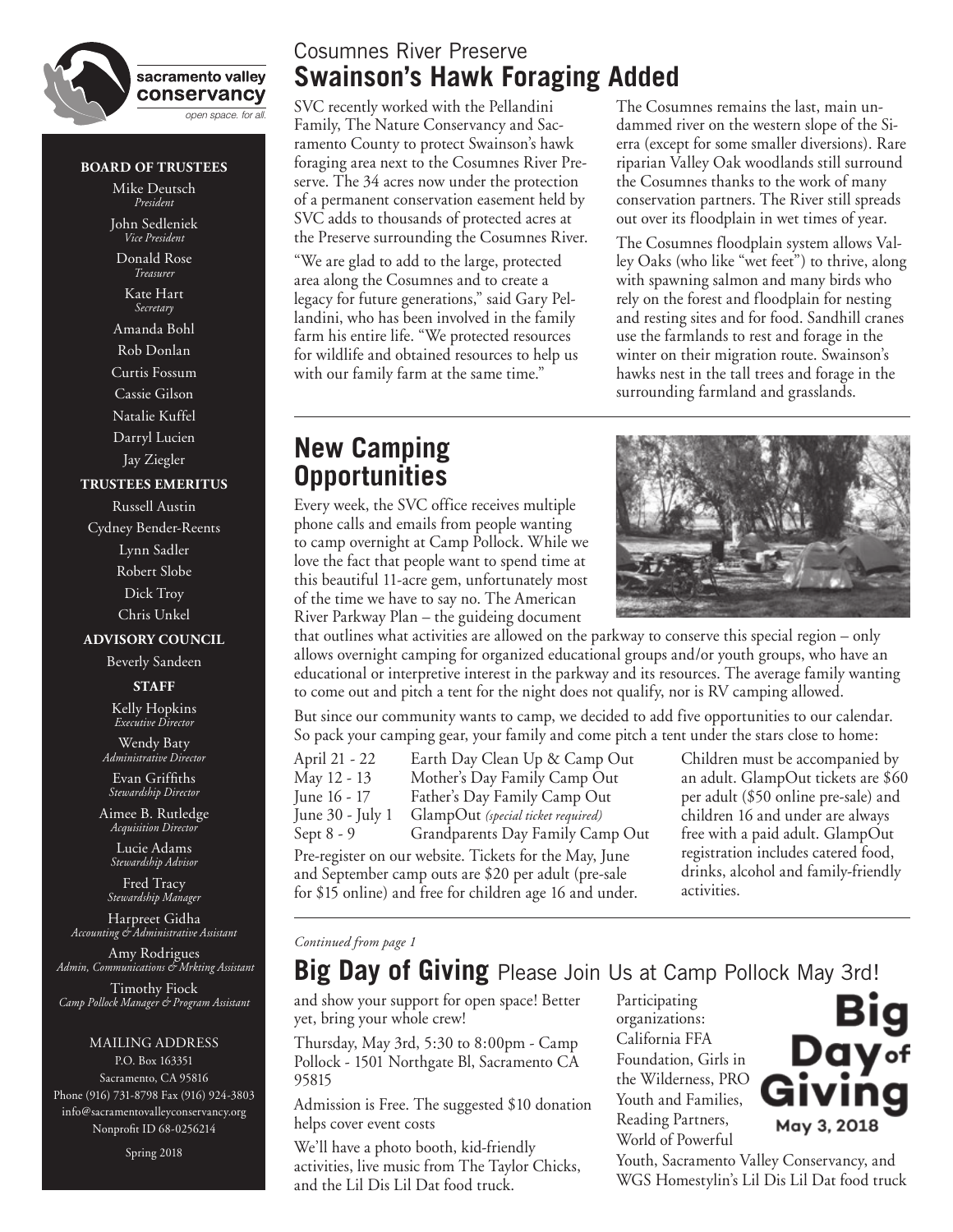## Let us say **THANK YOU with Breakfast!**

Breakfast in bed is great, but if you're like us, breakfast in nature can't be beat! Join us for the 10th annual member appreciation morning on May 19 at Deer Creek Hills Preserve, fondly known as Cowboy Breakfast. No spurs or ten-gallon hat required, and new supporters are always welcome.

Enjoy stacks of fluffy pancakes, hot off the grill with a steaming cup of coffee. This FREE event is our way to say THANK YOU to our dedicated docents, volunteers and supporters. Never been to Deer Creek Hills, come on out to say hello and see what SVC is all about. Meet and mingle with our community of open space enthusiasts for a hearty breakfast in nature, surrounded by colorful rolling foothills and blooming wildflowers. To complete your visit, top off breakfast with a Docent-led tour or self-guided hike, trail run or equestrian ride through open country over a variety of terrain.

Please register for breakfast and your choice of activity ahead of



time through our website. Space is limited and docent-guided hikes will reach capacity.

Cowboy Breakfast from 9 to 11am - Saturday, May 19 - Deer Creek Hills Preserve - Online registration is now open!



# **Camp Pollock** - rent space for your next event

Need a place and some space?

Somewhere to rent, for an event?

Baby shower, wedding, meeting, or company retreat,

Camp Pollock is a venue that can't be beat!

Rates start at \$5 per person for the river deck and newly remodeled Myrtle Johnston lodge, and just \$3 for the courtyard. Learn more or book your reservation by clicking 'Camp Pollock' at the top of our website:

www.sacramentovalleyconservancy.org

### *Continued from page 1*

# **Totaled!** Stewardship loses most critical tool

dumped trash. It was driven by our stewardship staff to monitor our properties in the surrounding six county region. With more than 50 properties, the truck was a vital piece of our organization's ability to preserve open space. We are in desperate need of finding a replacement and are struggling to do so with our limited financial resources. The check from our insurance isn't enough to buy a replacement, and we are reaching out to local contacts hoping

someone is holding the keys to SVC's next work truck.

If you know anyone who can help . . . perhaps a contact at a dealership, a company looking to sell fleet vehicles, or a generous private truck owner willing to donate their vehicle to SVC, please let us know. Specifically, our work requires a heavy duty, full sized, 4-wheel-drive truck with a V8 engine, 8-foot bed, and preferably less than 40,000 miles.

| <b>DONATION FORM</b>                                                                                                                                             | Here is my tax deductible donation of:                                                                                                                                                                                                                                                                                                          |  |  |  |
|------------------------------------------------------------------------------------------------------------------------------------------------------------------|-------------------------------------------------------------------------------------------------------------------------------------------------------------------------------------------------------------------------------------------------------------------------------------------------------------------------------------------------|--|--|--|
|                                                                                                                                                                  | $\Box$ \$1000 $\Box$ \$500 $\Box$ \$250 $\Box$ \$100 $\Box$ \$50<br>$\Box$ Other                                                                                                                                                                                                                                                                |  |  |  |
| want to make a difference and help create a legacy<br>for the future and preserve Sacramento's beautiful<br>open space, natural habitat and agriculture.         | Email <b>Example 2018 Contract Contract Contract Contract Contract Contract Contract Contract Contract Contract Contract Contract Contract Contract Contract Contract Contract Contract Contract Contract Contract Contract Co</b><br>To make an easy and secure credit card donation, visit our website<br>www.sacramentovalleyconservancy.org |  |  |  |
| Gifts to the Sacramento Valley Conservancy are tax deductible.<br>For more info, please call (916) 731-8798 or<br>email us: info@sacramentovalleyconservancy.org | THANK YOU                                                                                                                                                                                                                                                                                                                                       |  |  |  |